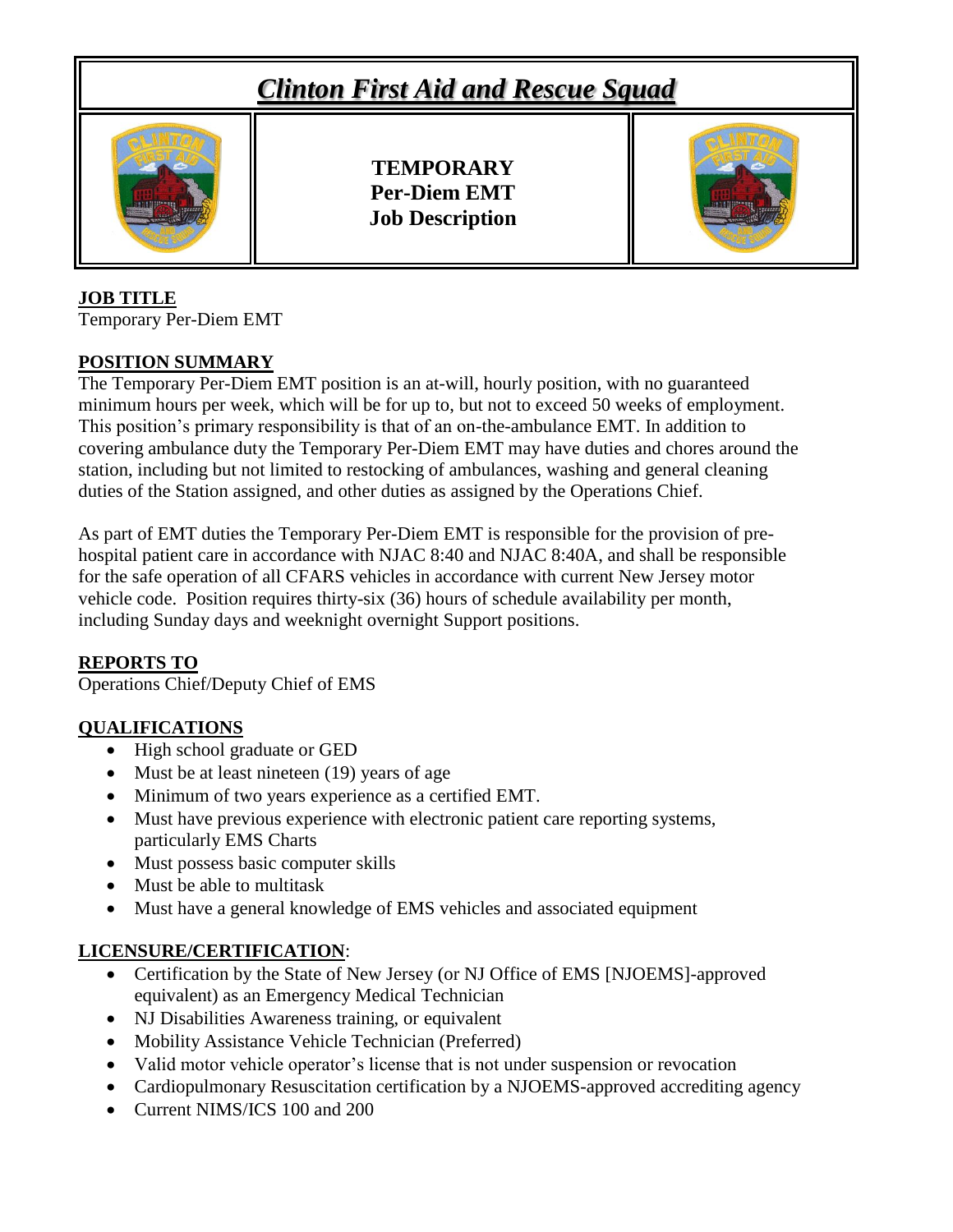# *Clinton First Aid and Rescue Squad*



**TEMPORARY Per-Diem EMT Job Description**

- Current NIMS IS-700 and I-800
- Pre-Hospital Trauma Life Support (PHTLS) or International Trauma Life Support (ITLS) certification
- Pediatric Education for Prehospital Professionals (PEPP) or equivalent
- HAZ-MAT Awareness and Operations
- Documented completion of Coaching the Emergency Vehicle Operator (CEVO) Ambulance, Emergency Vehicle Operations Course (EVOC) or approved equivalent program
- Awareness Level training in: Vehicle, Confined Space, Collapse and Rope Rescue (Preferred, not required)

### **DUTIES AND RESPONSIBILITIES**:

- Reports to work on time and ready to respond to calls
- Checks ambulance and ensures readiness for emergency response
- Safely responds to emergency calls for assistance
- Ensures the safety of the scene prior to entering
- The EMT-B determines the nature and extent of illness or injury and establishes priority for required emergency care. The EMT-B renders appropriate emergency medical and/or trauma care
- Proper patient packaging and transfer to ambulance
- Safely transports patient and crew to receiving facility
- Provides verbal report to receiving facility staff
- Records the assessment and emergency medical care of the patient at the emergency scene and in transit utilizing written and/or electronic patient care report
- Collects medical insurance information from patient or receiving facility
- After each call cleans and restocks the ambulance
- Performs routine station maintenance according to schedule
- Maintains a daily log of all duties performs
- Acts in a professional manner and uses good judgment in carrying out all job responsibilities
- Follows proper chain of command for conflict resolution
- Any other duties as assigned by a supervisor/ line officer